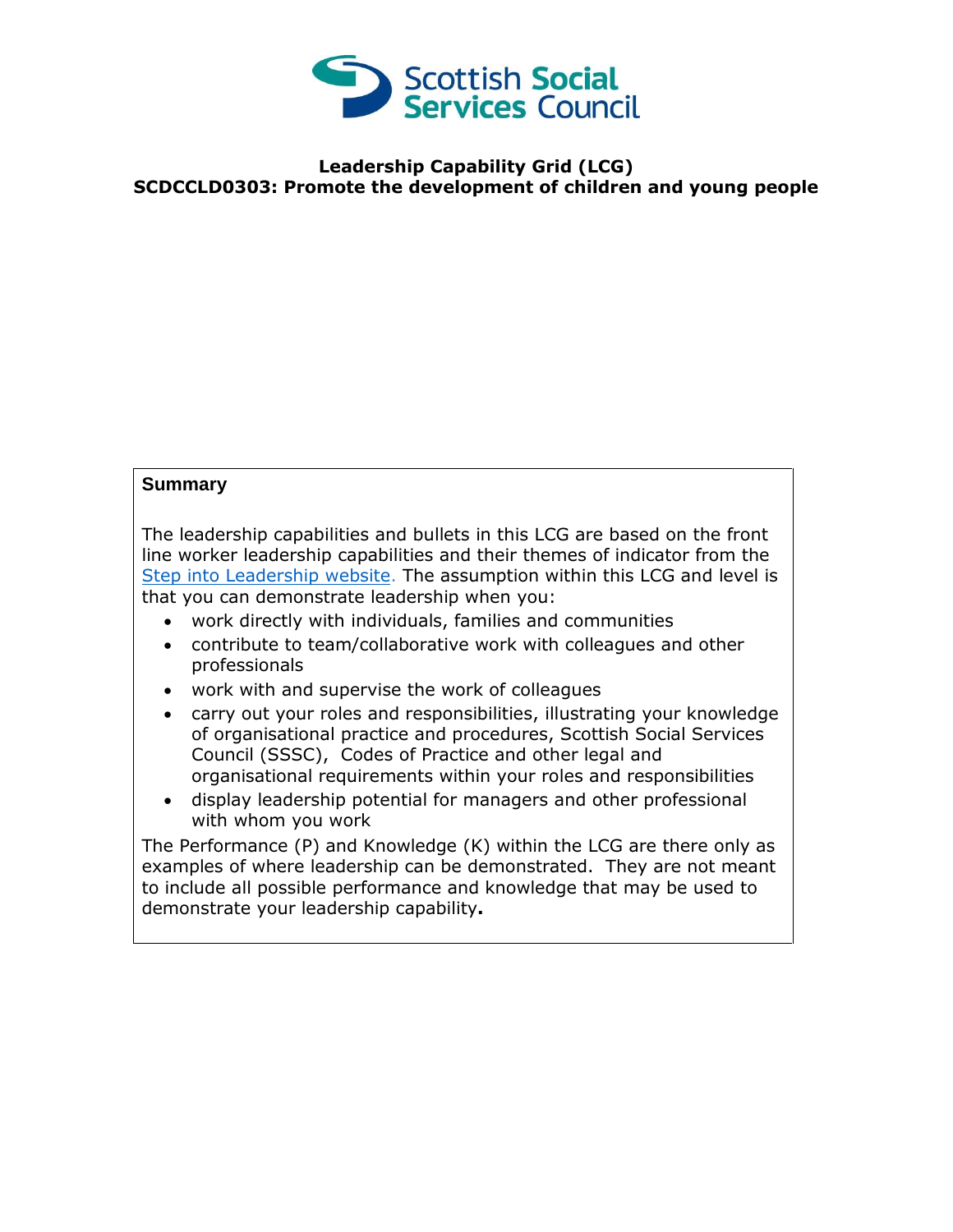

## **Leadership Capability Grid (LCG) SCDCCLD0303: Promote the development of children and young people**

| Leadership<br>capabilities         | When promoting the development of children and young people you can<br>demonstrate leadership capabilities by:                                                                                                                                                                                                                                                                                                                                                                                                                                                                                                                                                                                                                                                                                                           |
|------------------------------------|--------------------------------------------------------------------------------------------------------------------------------------------------------------------------------------------------------------------------------------------------------------------------------------------------------------------------------------------------------------------------------------------------------------------------------------------------------------------------------------------------------------------------------------------------------------------------------------------------------------------------------------------------------------------------------------------------------------------------------------------------------------------------------------------------------------------------|
| <b>Vision</b>                      | Providing a vision for those with whom you work and your organisation when<br>you:<br>• See how best to make a difference when providing active support<br>$(P12, 13, 14, 16, 20; K2, 11, 16, 22, 69, 71, 72)$<br>• Communicate and promote ownership of the vision when working with others<br>(P4,11,12,13,14,16,19; K2,11,12,16,17,47,72) and when recording and<br>reporting (P10,11; K35,36,37,70)<br>• Promote social service values through active participation and<br>personalisation (P10,12,13,14,19,20; K1-5,11,12,16-19,66,72) when<br>working with others and when recording and reporting (P10,11;<br>$K32-34)$<br>• See the bigger picture when demonstrating knowledge and practice of<br>organisational, local and national policies and procedures<br>$(P7, 9, 11, 21; K6, 8, 9, 35, 36, 37, 51, 65)$ |
| Self-<br>leadership                | Displaying self leadership when you:<br>• Demonstrate and adapt leadership in response to changing needs and<br>preferences (P13-21;<br><b>K</b> 28,45,47,68,71)<br>• Improve own leadership (P21; K20,28)<br>• Demonstrate and promote resilience when adapting practice and overcoming<br>barriers (P19-21; K28,42,58)<br>• Challenge discrimination and oppression (P3; K 4,42,58,59)                                                                                                                                                                                                                                                                                                                                                                                                                                 |
| <b>Motivating</b><br>and inspiring | Motivating and inspiring others when you:<br>• Inspire people by personal example $(P12, 18, 21; K14 - 20)$<br>• Recognise and value the contribution of others (P8,10,11,13,14,16,19,20;<br>K9, 10, 17, 20, 66<br>• Support the creation of a learning and performance culture (P8,10,11,19-21;<br>K16, 17, 18, 19, 20, 28                                                                                                                                                                                                                                                                                                                                                                                                                                                                                              |
| <b>Empowering</b>                  | Empowering people when you:<br>• Enable leadership at all levels (P4,8,11,12-20; K 8,9,16-20,45,47,66,72)                                                                                                                                                                                                                                                                                                                                                                                                                                                                                                                                                                                                                                                                                                                |